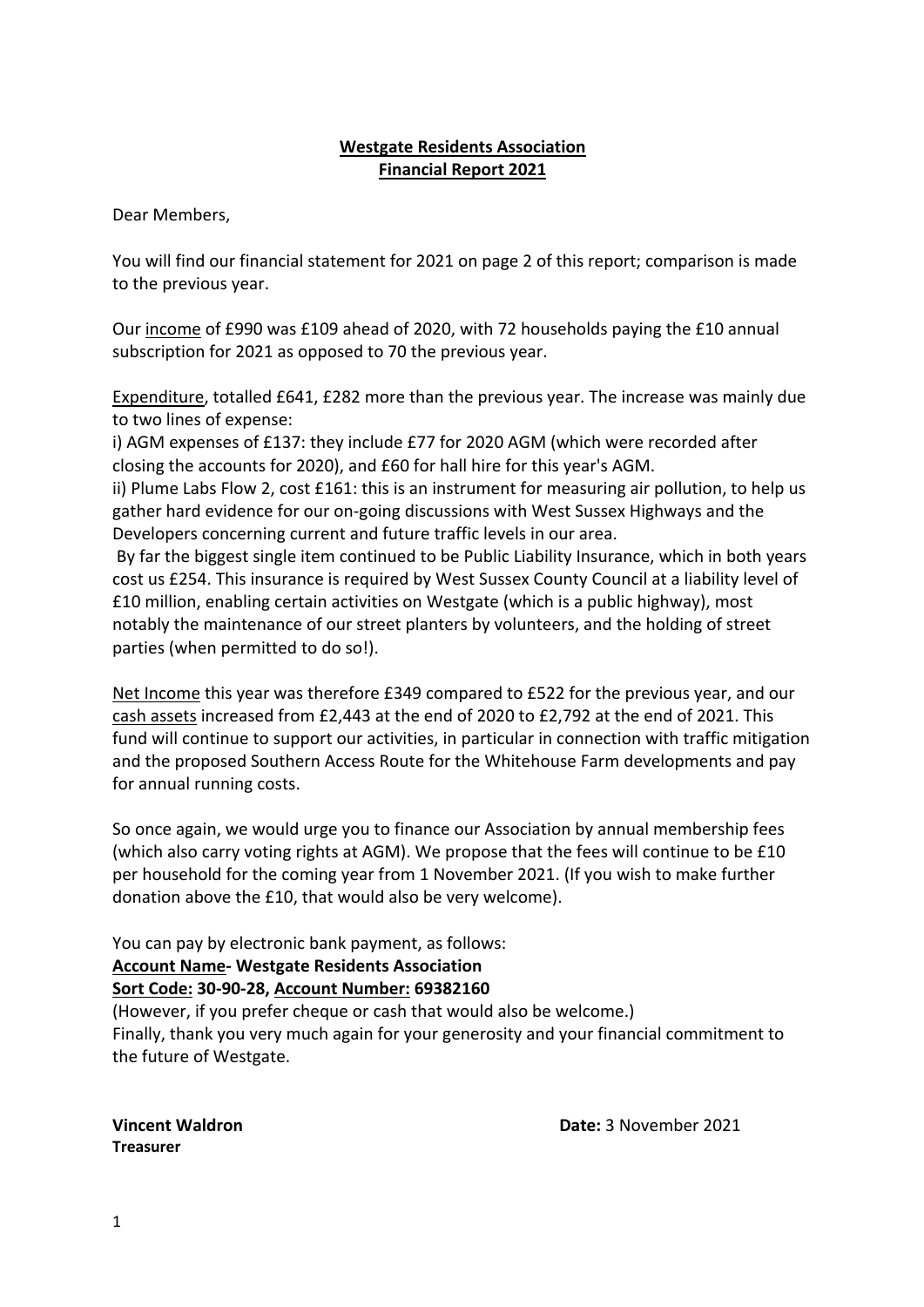# **Westgate Residents Association Financial Report 2021**

| <b>Statement of Income &amp; Expenditure</b> | 2021(i)    | 2020(i) |
|----------------------------------------------|------------|---------|
| <b>Income</b>                                |            |         |
| Donations                                    | £269       | £180    |
| Membership fees                              | £720       | £700    |
| Interest Income                              | £1         | £1      |
| Sub-Total                                    | £990       | £881    |
| <b>Expenditure</b>                           |            |         |
| Expenses-AGMs                                | (E137)(ii) | (f7)    |
| Website, domain and cyber security           | (f51)      | (f51)   |
| Newsletter printing & copying expenses       |            | (f15)   |
| Insurance (Public Liability)                 | (E254)     | (E254)  |
| Planters- volunteers & plants                | (E28)      | (f32)   |
| Plume Labs Flow 2                            | (f161)     |         |
| Sim card for Westgate Helpers                | (f10)      |         |
| Sub-Total                                    | (E641)     | (E359)  |
| <b>Net Income</b>                            | £349       | £522    |
| Cash Assets                                  |            |         |
| Lloyds bank                                  | £2232      | £1884   |
| Nationwide account                           | £560       | £559    |
| <b>Total Cash Assets</b>                     | £2792      | £2443   |
| <b>Funds</b>                                 |            |         |
| General                                      | £2575      | £2198   |
| <b>Westgate Planters (grant funded)</b>      | £217       | £245    |
| <b>Total Funds</b>                           | £2792      | £2443   |
| Note (i)-2020 & 2021 year ended 31 October.  |            |         |

Note (ii)- AGM 2020 £77 plus AGM 2021 £60, equals total of £137

| <b>Sarah Quail</b> | <b>Vincent Waldron</b> | Date: 3 November 2021 |
|--------------------|------------------------|-----------------------|
| Chair              | <b>Treasurer</b>       |                       |